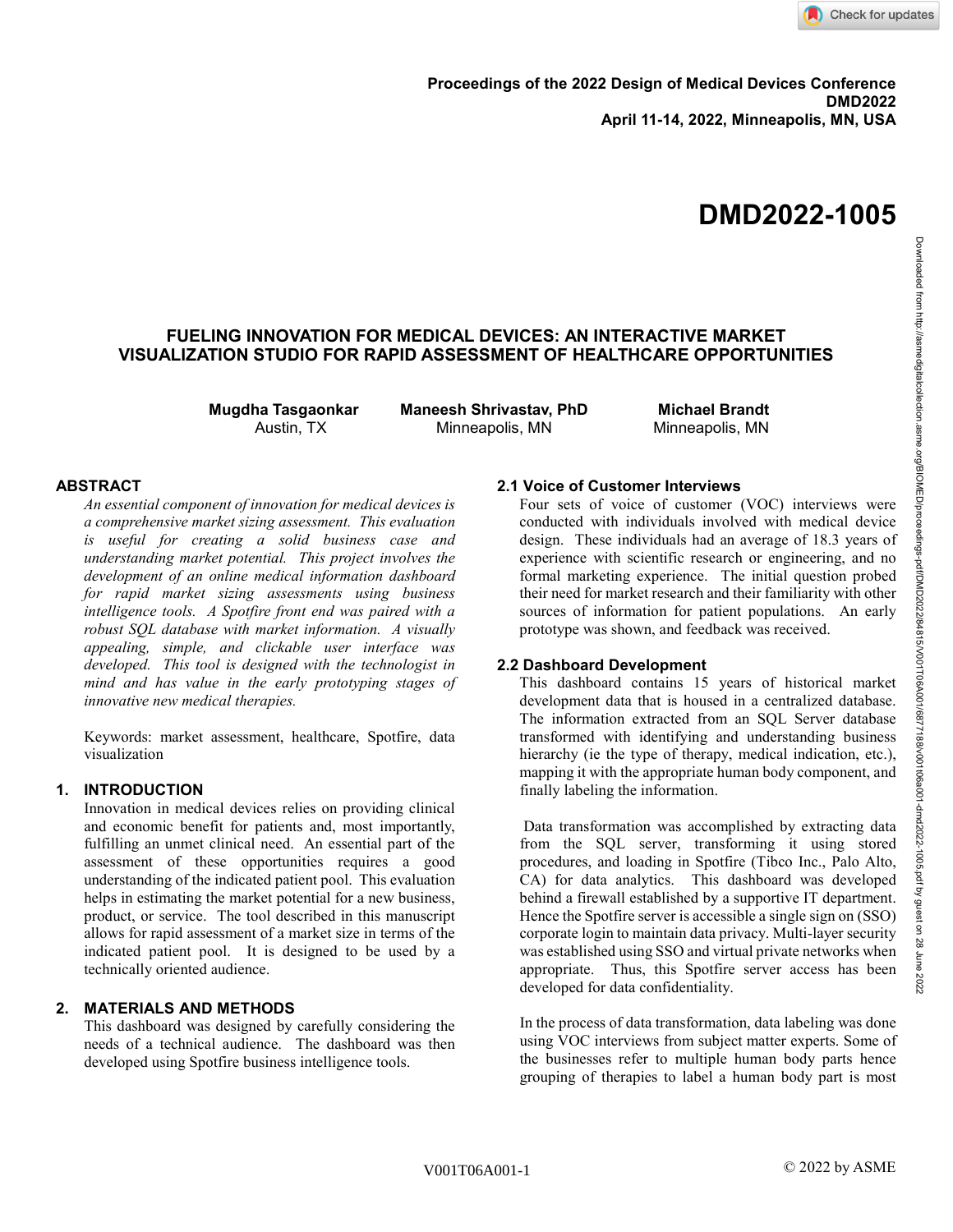crucial part of the data mapping. This data mapping step was essential for a clickable interface.

As a part of data cleaning, data has been formatted such as percentages vs. decimals or currency formatting. Missing data has been imputed by nearest neighbor averages, interpolation, or logical business rules (years since launch, market share uptake, market adoption curves, etc.). Since this dashboard has historical data and graphs show data over the time, data was validated using sanity checks that check for reasonable inputs within an expected range.

As a part of data validation, market data is corroborated with external data sources such as World Health Organization disease level data, or comparison of disease indication with overall disease prevalence, or (when available) comparison of industry standard prevalence numbers vs. computed (selling price multiplied by units sold), part of the sanity check. Human body parts mapped with available therapies with market development data such as market penetration, industry revenue, patients served, company share over the time using different graphs have been presented in this dashboard.

# **3. RESULTS AND DISCUSSION**

Multiple sets of interviews with prototype dashboards resulted in prolific feedback about user interface design and the format of the required data. Users preferred an interface that was clean and simple as compared to complex formats with many options for visualization. The utilization of filter panels led to an efficient drill down method for selecting various parameters such as fiscal years of concern, clinical indication, etc.

Through the VOC process, the authors were able to ascertain how technical audiences preferred to visualize data. For example, tabular data with multiple aspects of market information (market penetration, revenue, patients served, geographies, etc.) was preferred overusing visualization aides such as dynamic squares or complex color coding. Furthermore, a visually appealing starting image for selecting a disease state (i.e. pancreas/diabetes or heart/cardiac disease) was appreciated.

A clickable, user friendly interface was developed with Spotfire. The human infographic dashboard drives the story telling for interested business. By clicking interested human body components (Figure 1), dashboard will be filtered to required data and visualize the data to represent business revenue, penetration, market revenues and patients served. The line charts show revenues and patient served changes over the time. It is easy to compare changes over the same period. Geographical map (Figure 2) which is a choropleth map where regions are colored in relation to market penetration. This is useful to visualize penetration and how it changes across defined regions.



**FIGURE 1:** MEDICAL INFORMATICS DASHBOARD.



**FIGURE 2:** COLORIZED VISUALIZATION ON WORLDWIDE MARKET PENETRATION.

Market sizing is a crucial step in building a solid business case for medical innovations. This assessment aides in properly assessing the return that the market can offer.

Sizing is indeed critical, but infographic sizing is takes things to another level. First it allows one to understand who can benefit from a scientific basis--quickly. Often industry yields to the promise of sales numbers or historical treatments instead of identifying those who can truly benefit epidemiologically. The information in this tool's infographic data takes the more scientific, epidemiologic approach. Second, it is important to visualize that benefit. Visualization is tangible and leads teams to a shared sense of reality so that teams may collaborate with more alignment. Finally, that alignment leads to more enhanced actionability where teams often further segment or create action plans to appropriately treat populations in need.